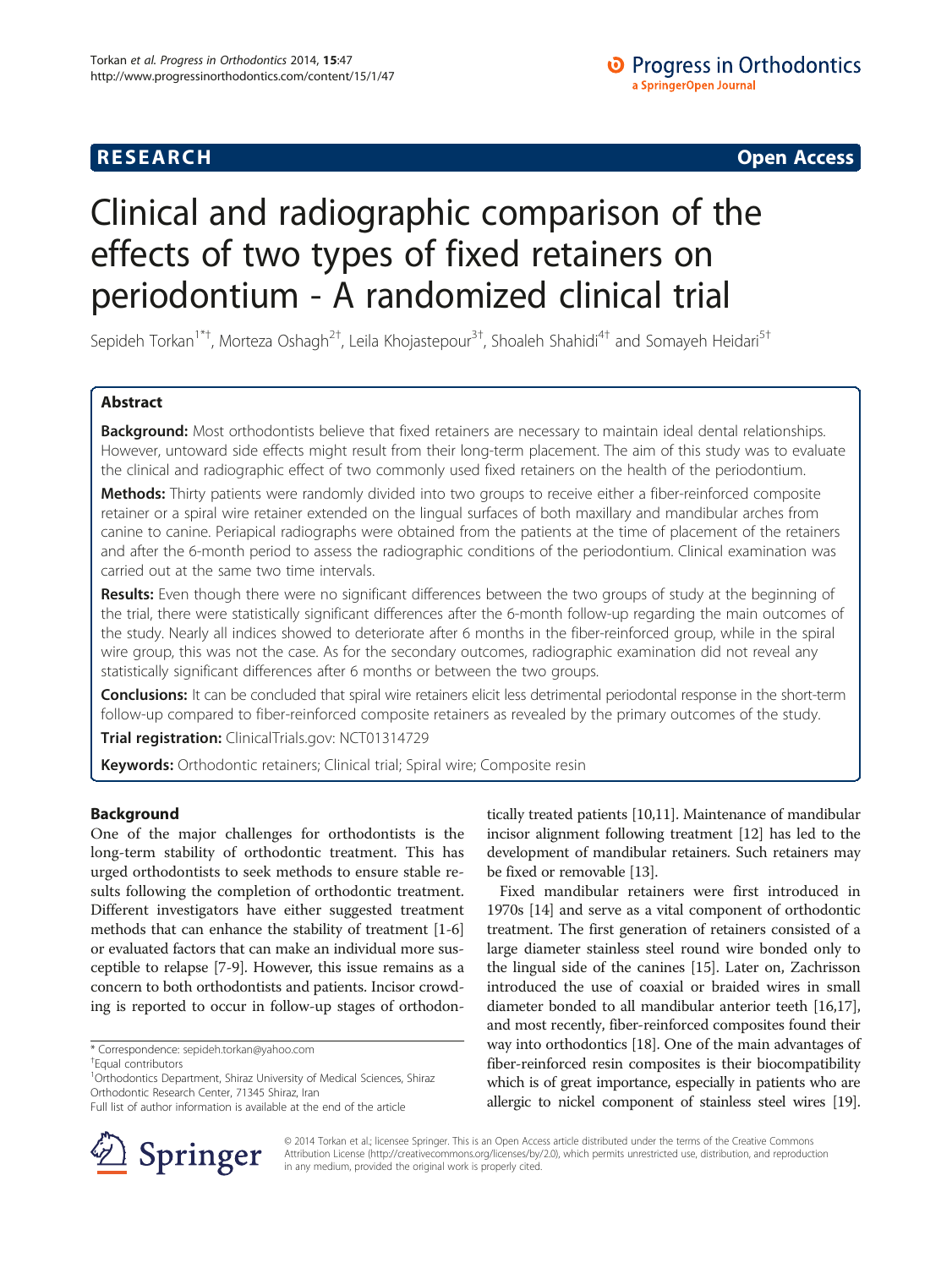Another advantage is the esthetics, since no metal wire is present in the structure of fiber-reinforced composites [\[20](#page-6-0)]. In addition, it has been claimed that these retainers create a rigid splint which might contribute to a limited physiological tooth movement [[21-23\]](#page-6-0). Furthermore, unless a precise fit is provided between the wire and lingual surfaces of the mandibular anterior teeth, a slight relapse in incisor irregularity might be expected [[15\]](#page-6-0).

Fixed retainers, in general, have been criticized for their potential to compromise the periodontal status, due to accumulation of plaque and calculus along the retainer [[24,25](#page-6-0)]. The mode of functional loads that are exerted on anterior teeth also changes following splinting with fixed retainers, which might in turn compromise the health of periodontium. However, studies regarding the consequences of splinting on the health of periodontium are scarce [[26,27](#page-6-0)].

Even though the effect of different orthodontic fixed retainers on periodontal status has been studied in previous investigations [\[13,15,24,28\]](#page-6-0), to our knowledge, no studies have evaluated the fiber-reinforced composite fixed retainers or the radiographic changes in the diameter of periodontium following the placement of fixed retainers from a radiographic viewpoint. Therefore, the aims of this study were to evaluate and compare the clinical and radiographic effects of two most commonly used fixed retainers on periodontal health.

## Methods

This study was approved by the Institutional Review Board for the Health Sciences of Shiraz University of Medical Sciences and was registered under the protocol ID NCT01314729 based on the CONSORT statement [[29](#page-6-0)]. This was a single-blind (to the assessor of the results), parallel-group, equality study with an allocation ratio of 1:1 conducted at a single center the Orthodontic Department of Shiraz University of Medical Sciences, Shiraz, Iran, from September 2008 to January 2010.

The sample size was calculated by a biostatistician based on the primary outcomes of the study and the significance of the results of the previous studies conducted in this field. In other words, it was based on the comparison of periodontal indices between the two groups of the study which will be explained in full details later in this section  $[(0.70 \pm 0.62)$  and  $(1.4 \pm 0.7)]$  with an  $\alpha = 0.05$  and power = 80% and 16 persons in each group. Estimating 20% dropouts during the trial, 40 patients were recruited for this study.

The sampling was carried out via the convenience sampling method. The patients who were in the finishing phase of treatment, willing to take part in the study and who met the inclusion and exclusion criteria of this clinical trial were selected as subjects. An informed consent was obtained from all the patients.

The inclusion criteria for the participants were as follows:

- 1. Healthy subjects with no history or presence of a systemic disease
- 2. Being in the teenage years (13 to 19 years)

The exclusion criteria were as follows:

- 1. Presence of any syndrome
- 2. Missing or extraction of any of the upper and lower anterior teeth

All the patients were treated by one orthodontist with straight wire MBT (MBT™ versatile+, 3M Unitek, Monrovia, CA, USA) 0.22 slot technique.

Within 1 to 3 weeks before the complete removal of the orthodontic appliances, the participants were referred to a dentist specialized in restorative dentistry. Each patient received either of the two fixed lingual retainers: the fiber-reinforced resin composite (fiber strand: NSI Ltd., Hornsby, Australia, composite: Filtek ™ Z250, 3M Unitek, USA) bonded on the lingual surfaces of the six upper and lower anterior teeth or a multi-stranded 0.0175-in. stainless steel wire (American Orthodontics, Sheboygan, WI, USA) bonded with a thin layer of flowable composite resin (Filtek Flow, 3M ESPE, St. Paul, MN, USA) to the six upper and lower anterior teeth. In order to randomly allocate either of the interventions to the participants of the study, block permutation design was undertaken with ten blocks including four patients in each block. The file number of all the participants eligible to take part in the study was provided for the biostatistician. Assigning each number to either of the interventions was carried out by the biostatistician. The file number and the name of the participants were also provided for the dentist who was responsible for placing the retainers. Therefore, once each patient was referred for fixed retainer insertion, the dentist allocated them to an intervention based on their numbers.

The allocation sequence was concealed from the orthodontist until after the placement of the retainer. All the participants underwent scaling and root planing, in case the presence of plaque or calculus prevented proper placement of the retainers. The decision based on which whether the patient required scaling and root planing was taken by the dentist who placed the retainers after careful examination of maxillary and mandibular anterior regions. The patients were referred for the placement of retainer since the restorative dentist was more experienced in placing the retainers than the orthodontist. For each patient, a wire was formed chairside by the orthodontist and was sent to the dentist to minimize any mistakes in forming the wire due to the lack of experience by the dentist. If the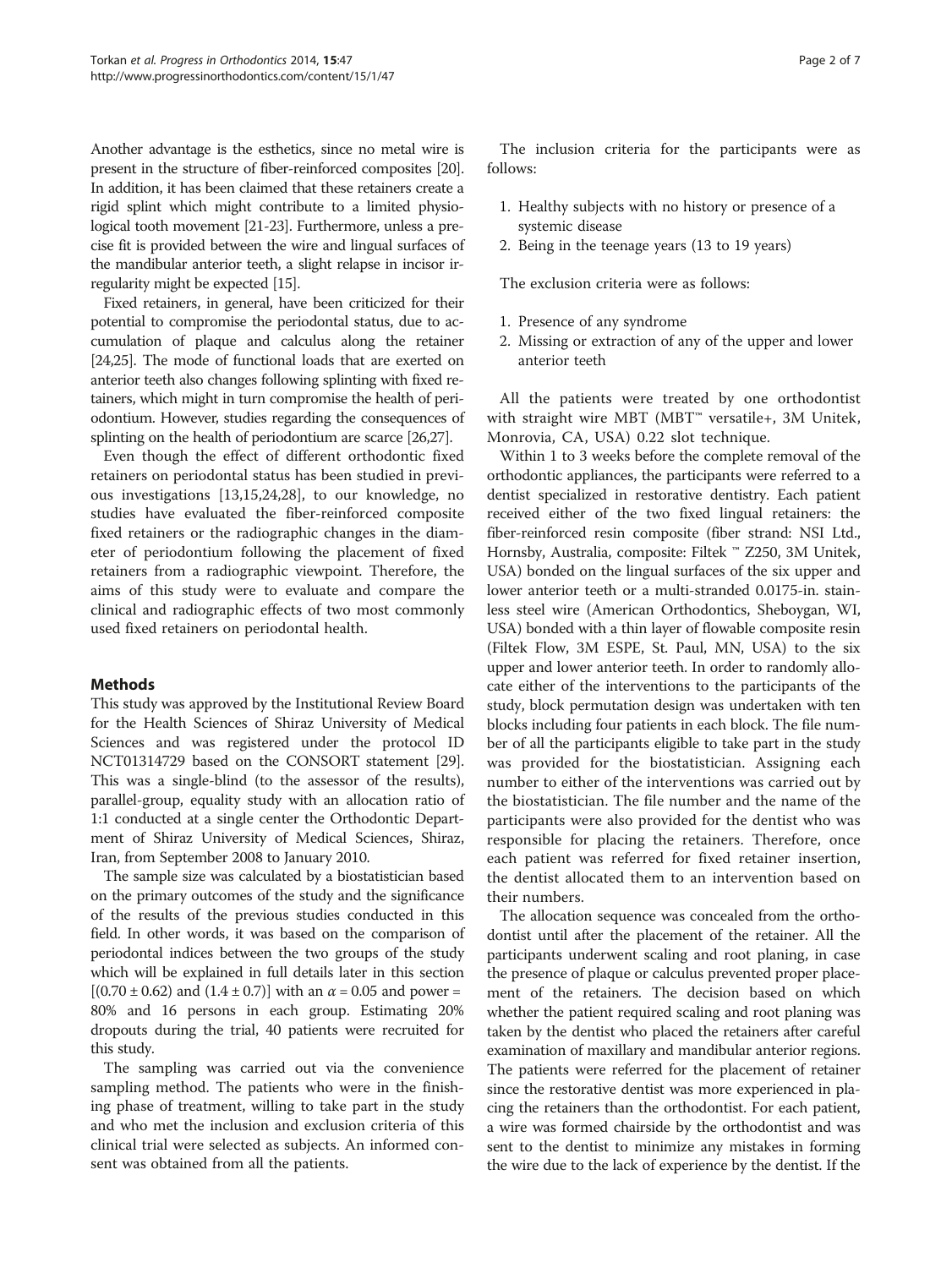patient was allocated to the spiral wire group, the wire would be used by the dentist; otherwise, fiber-reinforced composite would be placed.

Once the retainers were placed, the participants were instructed by the same dentist who placed the retainers to undertake meticulous oral hygiene using both superfloss and interdental brushes along with tooth brushing and to avoid visiting another dentist for any purpose other than caries check-up until the recall appointment.

Upon removal of the orthodontic appliances and 6 months after the insertion of the retainers, the participants were checked for their periodontal health along the retainer based on different clinical indices. The assessment and scoring of the indices were carried out by a calibrated dentist.

To assess the periodontal health from a radiographic viewpoint, three digital periapical radiographs (two from the upper anterior teeth and one containing the lower anterior teeth) were obtained from each individual upon completion of the treatment and after a 6-month interval. The radiographs were obtained by the same radiologist through the parallel cone technique with a Rinn XCP holder (Dentsply, York, PA, USA).

The following clinical variables were measured on each individual as the main outcome measures:

1. Plaque index (PI), as described by Loe [\[30\]](#page-6-0), was evaluated using a disclosing agent on the lingual surfaces of all maxillary and mandibular anterior teeth.

Plaque accumulation was categorized using the following scale:

- 0 -Absence of plaque deposits
- 1 -Plaque disclosed after running the periodontal probe along the gingival margin.
- 2 -Visible plaque
- 3 -Abundant plaque

The results were averaged for the six maxillary and mandibular teeth, and a mean value was recorded for the maxilla and mandible in each participant.

- 2. Calculus index (CI) [\[31,32\]](#page-6-0) using the following scale: 0 -Absence of calculus
	- 1 -Presence of calculus covering up to one third of the tooth surface
	- 2 -Presence of calculus covering up to two third of the tooth surface and/or the presence of separate flecks of subgingival calculus
	- 3 -Presence of calculus covering more than two third of the tooth surface and/or presence of a continuous band of subgingival calculus

An average was calculated for mandibular and maxillary teeth and the mean value was recorded.

- 3. Gingival index (GI) suggested by Loe [\[30\]](#page-6-0) includes the following:
	- 0 -Absence of inflammation
	- 1 -Mild inflammation, slight change in color, little change in texture, no bleeding on probing
	- 2 -Moderate inflammation, moderate glazing, redness, edema and hypertrophy, bleeding on probing
	- 3 -Severe inflammation, marked redness, hypertrophy, tendency for spontaneous bleeding, ulceration

GI was only assessed on the lingual surfaces so that the presence of any labial inflammation does not affect the results.

- 4. Bleeding on probing (BOP) was measured 15 s after the insertion of a Florida probe [[33](#page-6-0)] into the gingival crevice [[34](#page-6-0)]. A standardized pressure of 25 g was used [[35](#page-6-0),[36](#page-6-0)] to eliminate operator bias. The following scores were assigned to each tooth in the anterior segment of the upper and lower arch: 0 -No bleeding
	- 1 -Bleeding on probing

Since all the indices were to be evaluated on the lingual surfaces of the teeth, the presence of bleeding following the removal of orthodontic appliances on the labial surfaces of the teeth did not play a role in the scoring results.

The secondary outcomes of the study were evaluated by assessing the PDL width which is defined as the maximum width of the PDL space of the teeth measured on parallel periapical radiographs. Radiographs were assessed by two radiologists with more than 10 years of clinical experience. The radiologists were blinded to the study and therefore not aware whether the radiographs were taken at the beginning of the trial or after 6 months. They were asked to score the radiographs relatively, that is, for each patient, the periapical radiograph of the 0 and 6 months of each segment were randomly numbered and shown to each radiologist; they were then asked to mark the number they felt had the largest PDL width. After 1 month, they were asked to repeat the process. Based on the reports of the two radiologists, if the PDL width had remained unchanged or had increased over the 6-month period, a negative value was assigned to that segment; however, had the PDL width decreased in diameter, a positive value was assigned to the periapical radiograph of that segment. This classification was based upon this premise that the teeth must have regained their normal PDL width by the final appointment (6 months after completion of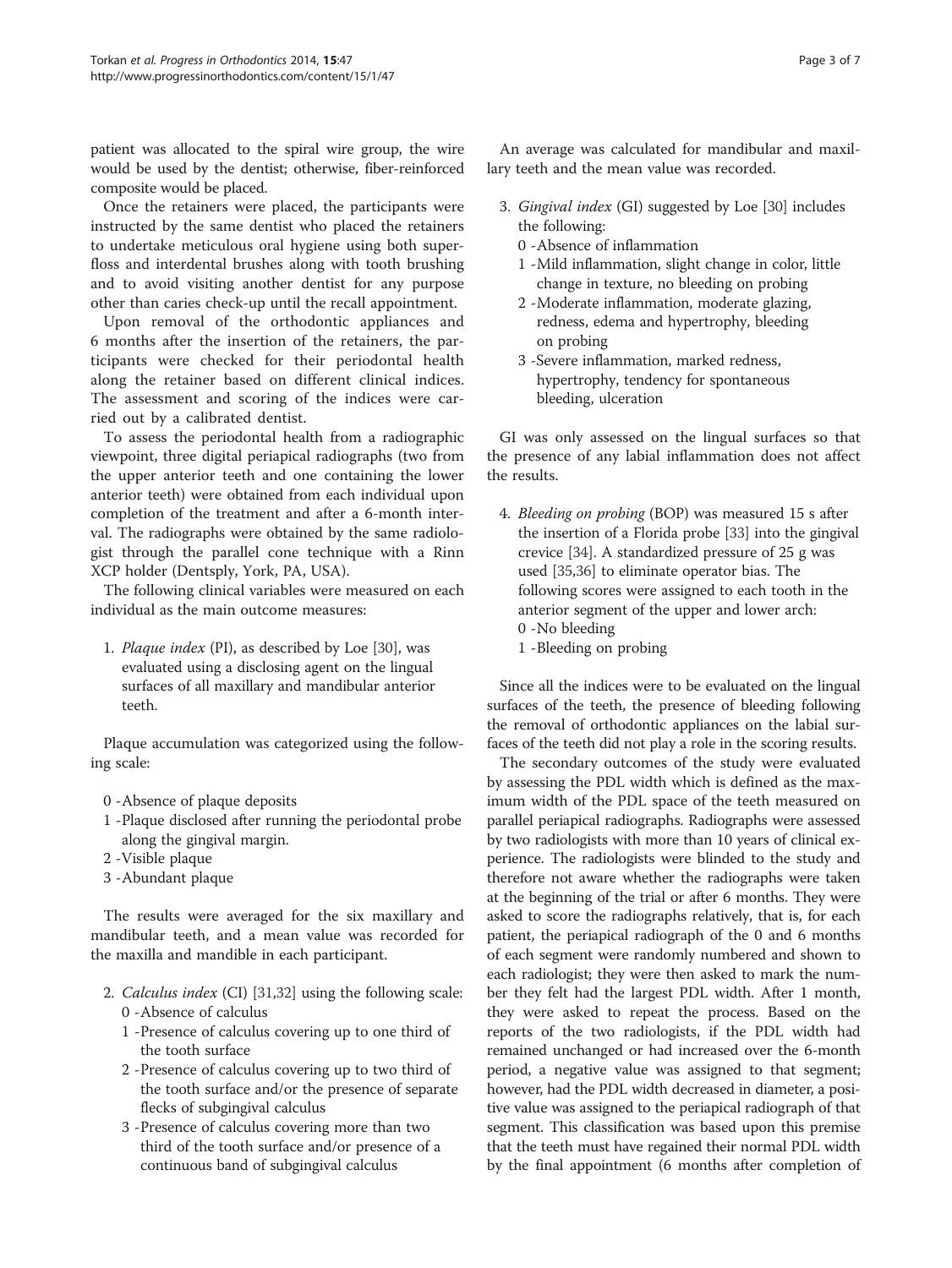orthodontic treatment) [[37,38\]](#page-6-0); therefore, either a widening or a steady state in the width of PDL could indicate an undesirable situation. It was speculated that if a positive value was documented, it could mean that reorganization is in progress or has taken place, while a lack of change or widening recorded by a negative value could indicate that splinting the teeth has an inhibitory effect on the reorganization of the periodontal fibers. It is a speculation that is yet to be verified in future studies.

#### Statistical analysis

In order to evaluate the primary outcome measures, Wilcoxon test was used to evaluate the changes in each group between the 0- and 6-month period. To assess the difference between the two groups, Mann-Whitney test was used. To assess intra- and inter-examiner reliability in scoring periapical radiographs, Kappa coefficient was used. As for assessing the secondary outcome measures, Fisher's exact test was used.

## Results

Forty patients were randomly selected for this clinical trial and were divided into two groups. Ten patients were withdrawn from the study either because they missed their final appointment ( $n = 3$  in the spiral wire group and  $n = 2$  in the fiber-reinforced group) or because a breakage was diagnosed along the retainer. For stability purposes, these patients had to be immediately referred for the placement of the new retainer. The need for scaling and root planing was assessed and was carried out if required in these patients. Therefore, they had to be withdrawn from further evaluation since the subjects were not to receive any professional cleaning during the 6-month follow-up period. The total sample size therefore was 30 (15 in each group) (see Additional files [1](#page-5-0) and [2](#page-5-0)).

Table 1 outlines the demographic data of the participants in the study. For both study groups, the median and interquartile ranges for all the measured indices (primary outcome measures) immediately and 6 months after the insertion of the retainers are presented in Table [2](#page-4-0).

Table 1 Demographic data and clinical characteristics of the participants of the study

|             |                | Study groups  |           |                |           |
|-------------|----------------|---------------|-----------|----------------|-----------|
|             |                | SW $(n = 15)$ |           | FRC $(n = 15)$ |           |
|             |                | Mean or %     | <b>SD</b> | Mean or %      | <b>SD</b> |
| Gender (%)  | Male           | 26.6          |           | 40             |           |
|             | Female         | 73.4          |           | 60             |           |
| Age (years) |                | 15.7          | 2.1       | 16.2           | 1.9       |
| Treatment   | Extraction     | 46.6          |           | 40             |           |
|             | Non-extraction | 53.4          |           | 60             |           |

SW, spiral wire group; FRC, fiber-reinforced composite group.

In Tables [3](#page-4-0) and [4](#page-4-0), the differences between the 0 and 6 months between the two study groups for the clinical indices are outlined in maxillary and mandibular arches, respectively.

The kappa coefficient for the intra-examiner reliability in assessing the PDL width was 0.81 which is excellent [[39](#page-6-0)]. Also, the kappa coefficient for inter-examiner reliability was 0.86 which reports excellent agreement ( $P < 0.001$ ).

None of the indices revealed any significant differences between the two groups of study at the baseline, neither in maxillary nor in the mandibular arch, which implements similar periodontal status in all the individuals at the beginning of the trial. However, after 6 months, there were significant differences in gingival index and plaque index between the spiral wire and fiber-reinforced composite groups in both arches. In addition, a significant difference was found to exist in the formation of calculus in the mandibular arch after 6 months of follow-up in both study groups. All the scores showed to deteriorate after 6 months in both study groups. However, the scores recorded in the fiber-reinforced group reported worse periodontal status compared to the spiral wire group. The calculus index and bleeding on probing showed no statistically significant difference after 6 months between the two groups.

Fischer exact test compared the results of periapical radiographs but failed to reveal any differences between the two groups. This might be attributed to the number of the samples in the study. It was shown that 64% of the maxillary radiographs in the spiral wire group reported a positive value, while in 60% of the maxillary periapical radiographs in the fiber-reinforced group, the PDL had either widened or remained unchanged in its diameter. The differences, though, were not statistically significant. For mandible, these results were 50% and 60%, respectively.

## **Discussion**

In this prospective clinical trial, the effect of two common types of fixed retainers on the health of the periodontium was evaluated. All the study samples were selected within the same age group, as different periodontal issues such as gingival recession tends to be affected with age [\[15\]](#page-6-0).

Even though it has been concluded that following orthodontic treatment, inflammatory responses do follow [[40](#page-6-0)], all the patients in the present study were treated with multibonded appliances which do not seem to affect the score results in the lingual areas examined right after the removal of orthodontic appliances [\[13\]](#page-6-0).

The results of our study showed a significant difference in the accumulation of plaque between the two study groups after 6 months, with worse scores recorded in the fiber-reinforced group. This might be attributed to the fact that fiber-reinforced composites occupy a wider span on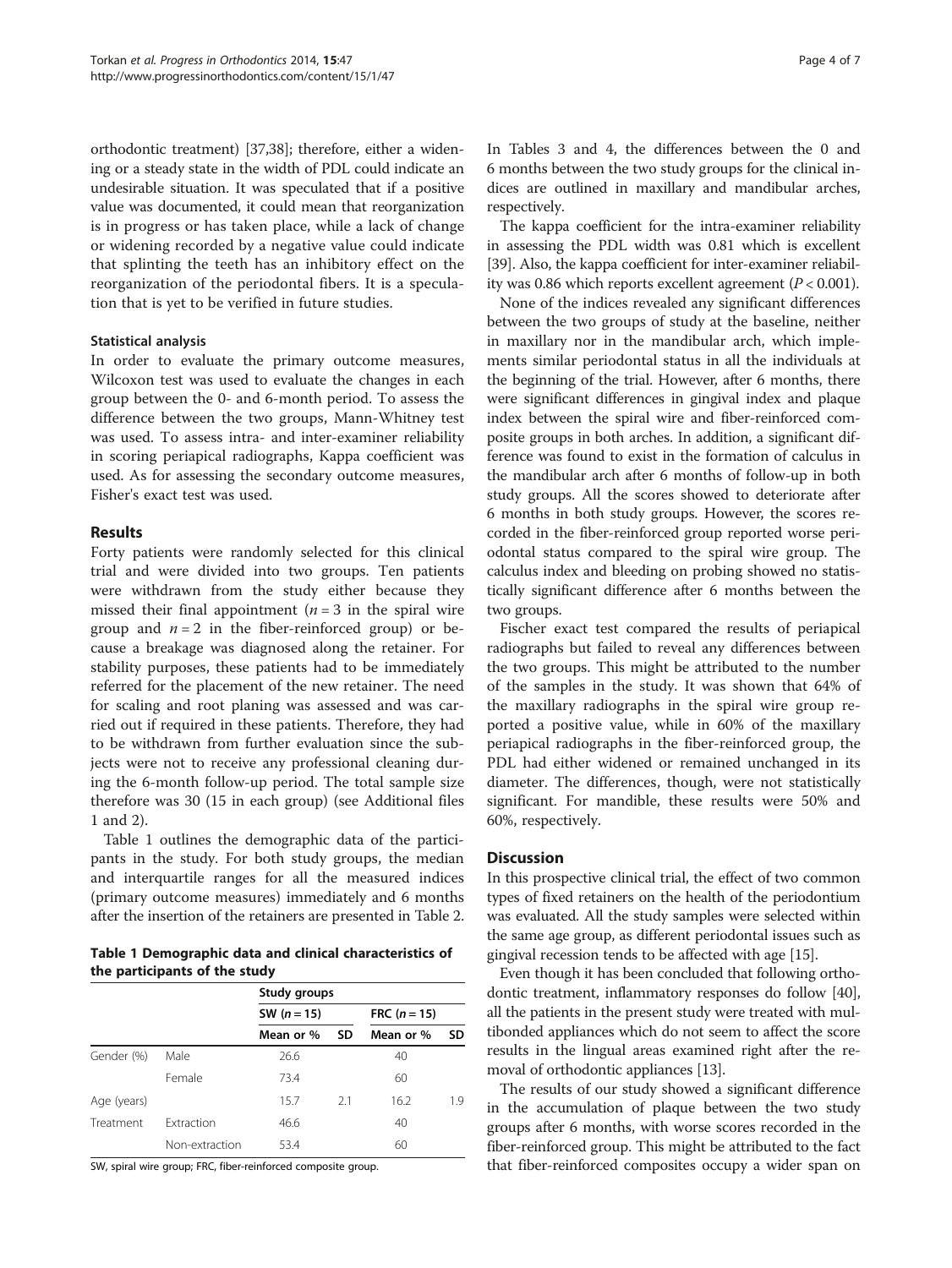|                     |            |          | <b>Baseline</b> |                     | 6 months |                     | P value  |
|---------------------|------------|----------|-----------------|---------------------|----------|---------------------|----------|
|                     |            |          | Median          | Interquartile range | Median   | Interquartile range |          |
| Plaque index        |            | Maxilla  | 0.33            |                     | 0.66     |                     | 0.16     |
|                     | SW         | Mandible | 0.33            |                     | 0.91     |                     | 0.077    |
|                     | <b>FRC</b> | Maxilla  | 0.0             |                     | 1.66     |                     | $0.003*$ |
|                     |            | Mandible | 0.91            |                     | 2.0      | $\Omega$            | $0.001*$ |
| Gingival index      |            | Maxilla  | 0.0             | 0                   | 0.83     |                     | $0.01*$  |
|                     | SW         | Mandible | 0.16            |                     | 0.41     |                     | 0.56     |
|                     |            | Maxilla  | 0.5             |                     | 1.0      |                     | $0.032*$ |
|                     | <b>FRC</b> | Mandible | 0.33            | 2                   | 1.0      |                     | $0.021*$ |
| Calculus index      | SW         | Maxilla  | 0.0             | $\mathbf{0}$        | 0.0      |                     |          |
|                     |            | Mandible | 0.0             | $\mathbf{0}$        | 0.0      | 0                   | $0.042*$ |
|                     | <b>FRC</b> | Maxilla  | 0.0             | $\mathbf{0}$        | 0.0      | 0                   | 0.15     |
|                     |            | Mandible | 0.0             | $\mathbf{0}$        | 0.33     | 0                   | $0.018*$ |
| Bleeding on probing |            | Maxilla  | 0.0             | $\mathbf{0}$        | 0.5      |                     | $0.045*$ |
|                     | SW         | Mandible | 0.0             |                     | 0.33     |                     | 0.16     |
|                     | <b>FRC</b> | Maxilla  | 0.16            | $\Omega$            | 0.5      |                     | $0.044*$ |
|                     |            | Mandible | 0.0             |                     | 0.66     |                     | $0.025*$ |

<span id="page-4-0"></span>Table 2 Median and interquartile range values for measured clinical indices in both fiber-reinforced and spiral wire droup

SW, spiral wire group; FRC, fiber-reinforced composite group.

\*, statistically significant.

the lingual surface of the teeth compared to spiral wire retainers. Even though there was no significant difference in the calculus index between the two groups after the 6 month follow-up, there was a significant increase in the accumulation of calculus in the mandibular arch after the 6-month follow-up in both study groups. This finding is not in agreement with the results of Artun et al. who concluded there were no differences in plaque or calculus accumulation between retainers made of spiral wire and those made of plain wire [[24](#page-6-0),[28](#page-6-0)]. In addition, Booth et al. reported 0.25-in. steel wire placed from canine to canine as retainer did not affect the quality of oral hygiene maintenance [\[13\]](#page-6-0). Heier et al. compared bonded spiral wires with removable retainers and did not report a significant difference in gingival inflammation in the two groups. However, more calculus was found to exist around fixed retainer after 6 months [[41\]](#page-6-0). It has to be stated that one would expect the same results in the lower anterior region of untreated control subjects compared to upper anterior region, due to limited access for maintenance of oral hygiene and the proximity of the lower incisal segment to the opening of the submandibular and sublingual salivary glands.

When each retainer was evaluated separately, there was a significant difference between the baseline and 6 month follow-up in the spiral wire group for both the

Table 4 Comparison of clinical indices between two study groups at baseline and after 6 months in mandibular arch

| Variable measured   |             | <b>FRC</b> baseline | FRC 6 months |
|---------------------|-------------|---------------------|--------------|
|                     | SW 6 months |                     | $0.015*$     |
| Plaque index        | SW baseline | 0.46                |              |
|                     | SW 6 months |                     | $0.044*$     |
| Gingival index      | SW baseline | 0.51                |              |
| Calculus index      | SW 6 months |                     | 0.53         |
|                     | SW baseline | 1                   |              |
|                     | SW 6 months |                     | 0.35         |
| Bleeding on probing | SW baseline | 0.54                |              |

Table 3 Comparison of clinical indices between two study groups at baseline and after 6 months in maxillary arch

SW, spiral wire group; FRC, fiber-reinforced composite group.

\*, statistically significant.

| Variable measured   |             | <b>FRC</b> baseline | FRC 6 months |
|---------------------|-------------|---------------------|--------------|
|                     | SW 6 months |                     | $0.001*$     |
| Plaque index        | SW baseline | 0.62                |              |
|                     | SW 6 months |                     | $0.000*$     |
| Gingival index      | SW baseline | 0.53                |              |
| Calculus index      | SW 6 months |                     | 0.35         |
|                     | SW baseline | 074                 |              |
|                     | SW 6 months |                     | 0.07         |
| Bleeding on probing | SW baseline | 0.86                |              |

SW, spiral wire group; FRC, fiber-reinforced composite group.

\*, statistically significant.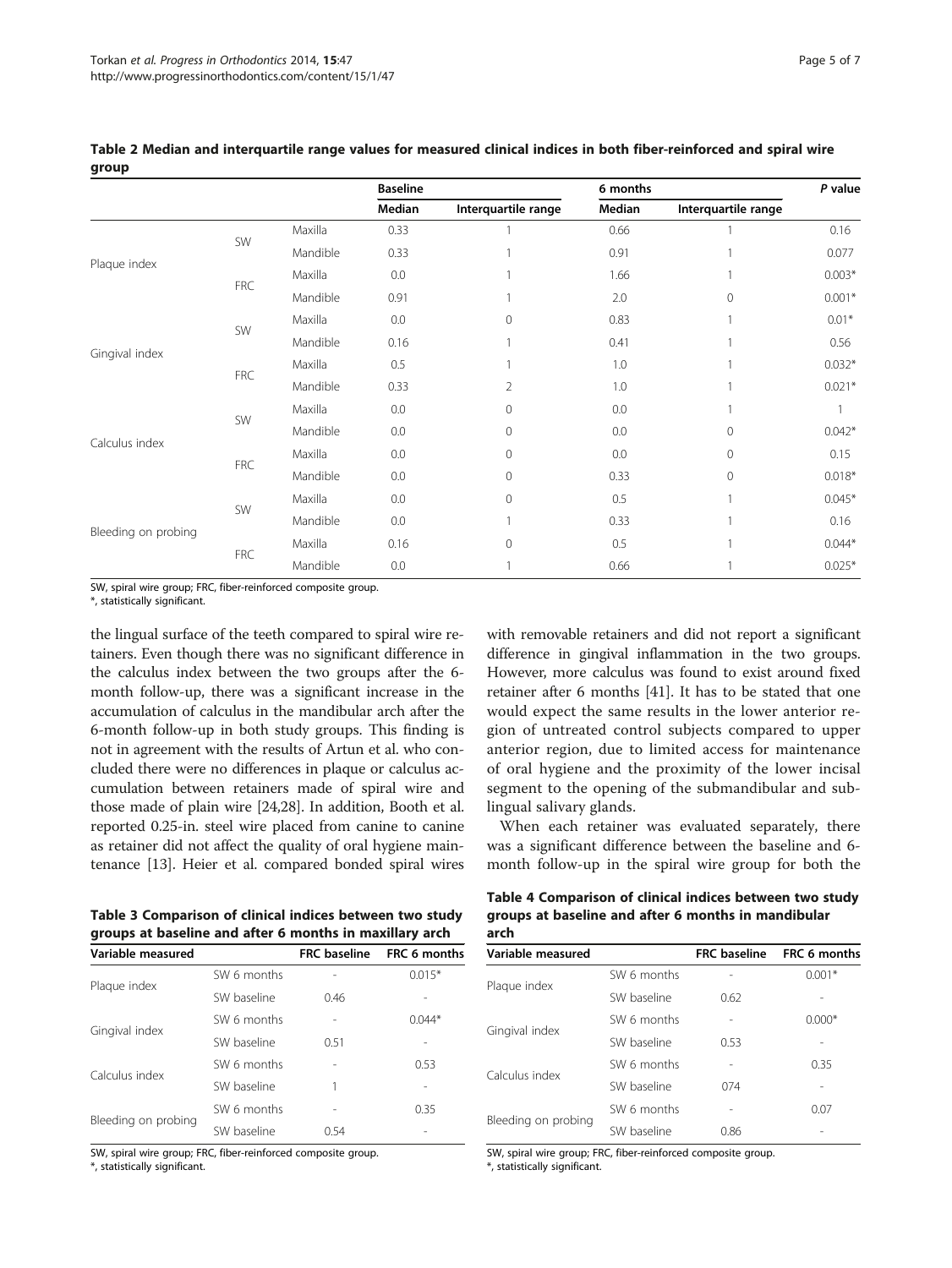<span id="page-5-0"></span>gingival index and bleeding on probing in the maxillary arch and calculus index in the mandibular arch.

In the fiber-reinforced composite group, all the measured indices increased in both arches after the 6-month follow-up. The calculus index, however, showed no statistically significant differences in the maxillary arch. This can be attributed to the wider clinical crowns of maxillary incisors which provide better access for oral health maintenance compared to mandibular incisors.

It has been suggested that placing fixed orthodontic retainers on the maxillary arch poses more risks on the periodontal health, since the retainer has to be placed gingival enough to avoid premature occlusal contacts [\[15\]](#page-6-0); however, in the present study, there were no significant differences between the scores recorded for the maxillary arch between the baseline and after the 6-month follow-up.

It has been claimed that fiber-reinforced composite retainers provide a smoother outer surface, while there seems to be more retention areas along the spiral wire retainers which can contribute to the formation of more calculus along the retainer wire [\[15,24\]](#page-6-0). In our study, however, in both groups, there was a significant increase in the accumulation of the calculus in the mandibular arch with the mean scores being worse in the fiber-reinforced group.

Fiber-reinforced composites were recently introduced into dentistry and soon found their way into orthodontics as fixed retainers. Fibers were added to composites on the premise of providing more rigidity to the composites [[42](#page-6-0)]. This advantage can also serve as a disadvantage in orthodontics where it might limit physiologic tooth movement and therefore compromise the health of periodontium. It is claimed that multistranded wires allow physiologic tooth movement to occur which is also required for reorganization of PDL fibers [\[21,43\]](#page-6-0). During the first 3 to 4 months after the completion of orthodontic treatment, full-time retention is mandatory to prevent relapse while the PDL fiber reorganization occurs [[43](#page-6-0)]. It has also been well documented that PDL widens remarkably during the orthodontic treatment [\[37\]](#page-6-0); therefore, it seems logical that if a certain type of retainer is to provide physiologic tooth movement, after 6 months of follow-up, PDL should have regained its normal width. Based on this hypothesis, a positive value was assigned to the periapical radiographs in which the width of the PDL was decreased after the 6 month follow-up, indicating the normal reorganization process of PDL fibers; otherwise, a negative value was assigned to the periapical radiograph. For this purpose, periapical radiographs were obtained from each individual, both at the baseline and after the 6-month follow-up. Even though there has been some criticism over the reliability of assessing the width of periodontal ligament via the periapical radiographs [\[15\]](#page-6-0), periapical radiographs have long been considered as the standard screening method. Based on this agreement, it was observed that in the maxillary

arch, for 60% of the individuals in the fiber-reinforced group, a negative value was registered. This reported percentage for the spiral wire group was 35%. The difference between the two groups was not statistically significant. This can be attributed to the number of the individuals examined in this study. These results reveal that in more than half of the patients in the fiber-reinforced group, PDL had not regained its normal width following the completion of orthodontic treatment. The recorded percentage in the fiber-reinforced group was almost the same for mandibular arch, but in the spiral wire group, it was increased to 50%. It can be presumed that the presence of fixed retainer does not permit full reorganization of PDL fibers after 6 months of follow-up. To our knowledge, none of the previous studies have evaluated the changes in the PDL width following insertion of fixed orthodontic retainers. However, Pandis et al. reported no change in the bone level following the placement of lingual fixed retainers, even though probing depth was increased [[15](#page-6-0)]. However, in their study, all the retainers were fabricated by 0.195-in. braided wire. Furthermore, the changes in the PDL are reported to occur at an earlier stage of periodontal disease than the changes in alveolar crest [\[44\]](#page-6-0) and thus need to be taken into account more readily.

It can be suggested that in future studies, a control group with removable retainers be added to the study groups. The number of patients included in each study group can be further increased. If cone beam computed tomography finds its way to orthodontics as a routine pretreatment diagnostic record, it can be further used as a precise tool for assessing the changes in the periodontal ligament. However, due to the increased radiation risk and excessive cost, its use cannot be justified for the sole purpose of assessing the periodontal width. The follow-up duration can be increased up to 2 years as fixed retainers are usually left in place for periods longer than 6 months.

### Conclusions

The results of this study showed that when the fiberreinforced composite retainers and spiral wire retainers were compared, less detrimental side effects were observed after 6 months in the spiral wire retainers. From the radiographic viewpoint, the effect of the retainers on the health of the periodontium was statistically insignificant and inconclusive.

## Additional files

[Additional file 1:](http://www.biomedcentral.com/content/supplementary/40510_2014_47_MOESM1_ESM.pdf) CONSORT 2010 Flow Diagram. This file summarizes the general data regarding the enrollment of the subjects, number of subjects allocated to each treatment and the final number of subjects analyzed.

[Additional file 2:](http://www.biomedcentral.com/content/supplementary/40510_2014_47_MOESM2_ESM.pdf) CONSORT 2010 checklist of information to include when reporting a randomised trial\*. This file outlines the different sections of a randomized clinical trial and their designated page in the article.